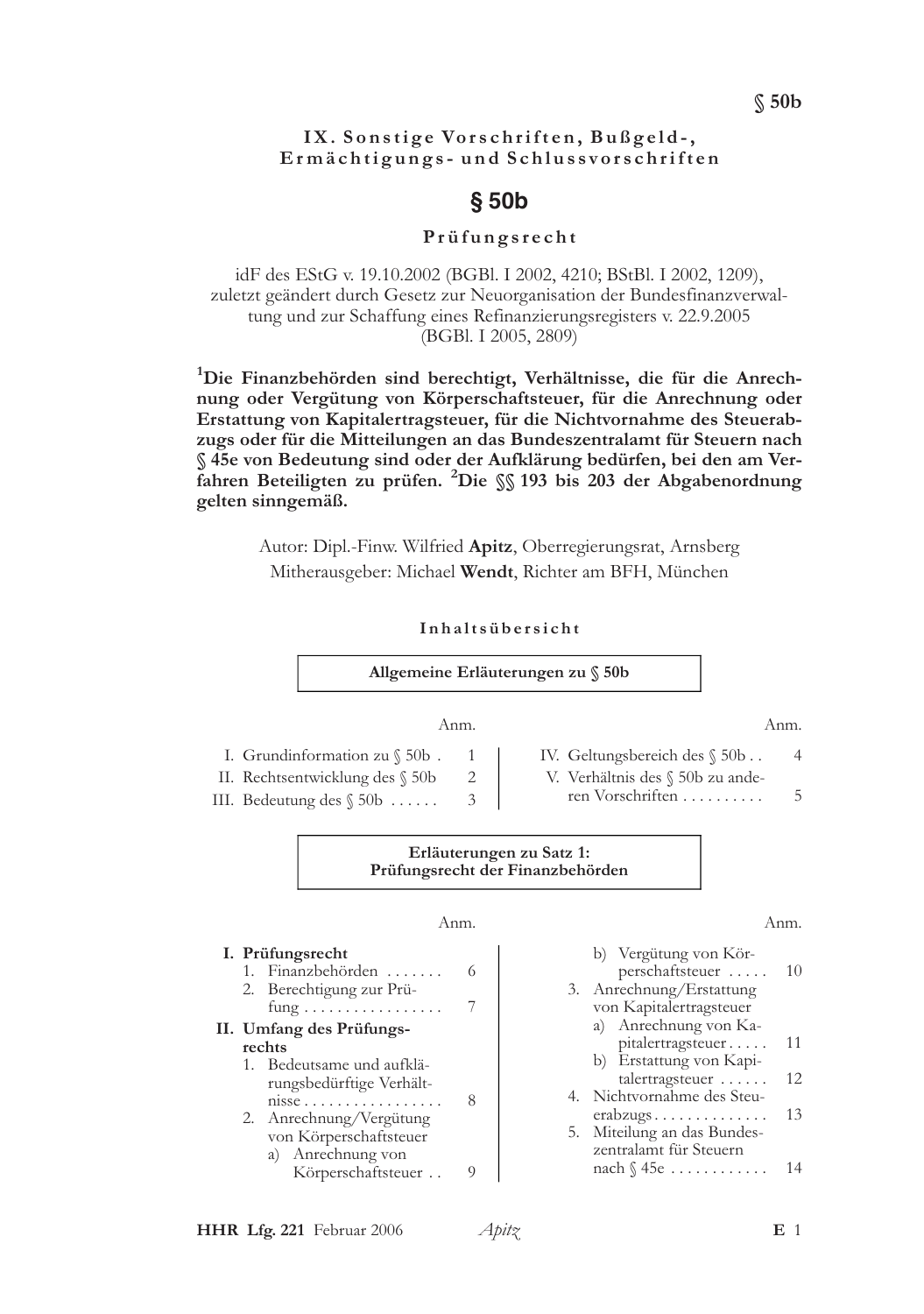# Prüfungsrecht

#### Anm.

## Anm.

- III. Am Verfahren Beteiligte
	- 1. Begriff "Verfahren"..... 15
- 2. Beteiligte ............. 16 3. Prüfungszeitpunkt...... 17

Erläuterungen zu Satz 2: Sinngemäße Anwendung der §§ 193-203 AO 18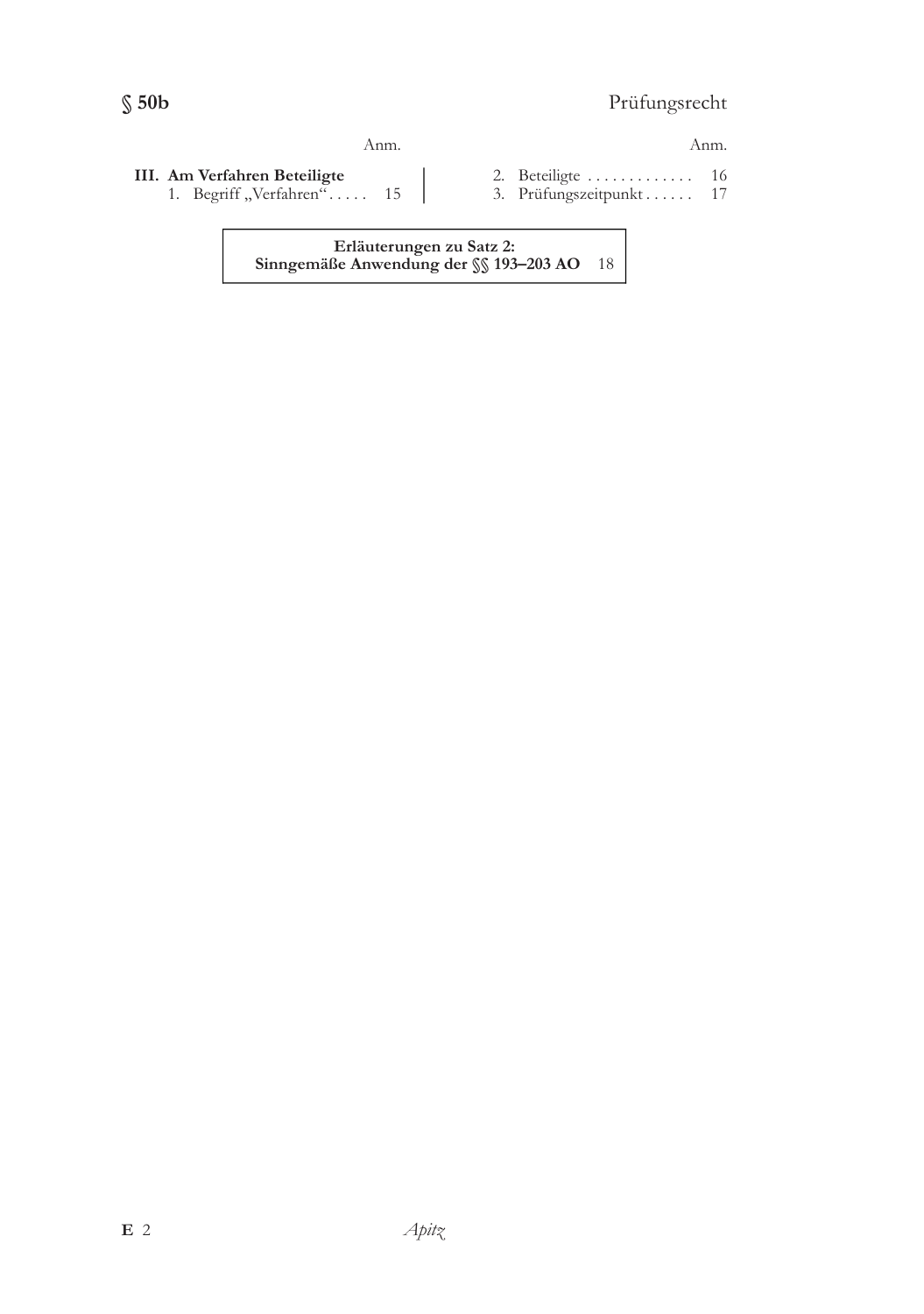# Allgemeine Erläuterungen zu  $\S$  50b

## I. Grundinformation zu § 50b

§ 50b regelt eine besondere Außenprüfung im Zusammenhang mit der Kap-ErtrSt., der Bauabzugsteuer und dem früheren KStAnrechnungsverfahren. Gegenüber den  $\S$  193 ff. AO erweitert die Vorschrift den Kreis der Prüfungsadressaten und bestimmt einen besonderen Prüfungsrahmen. Im Übrigen werden §§ 193-203 AO für sinngemäß anwendbar erklärt, nicht aber § 204 AO (verbindliche Zusage).

## II. Rechtsentwicklung des § 50b

KStReformG v. 31.8.1976 (BGBl. I 1976, 2597; BStBl. I 1976, 445): Auf Vorschlag des FinAussch. des BTag (BTDrucks. 7/5130, 24) wird § 50b in das EStG eingefügt. Im RegE eines Dritten StReformG (BTDrucks. 7/1470), der in seinem Art. 2 auch den Entwurf des KStReformG enthielt, war eine derartige Vorschrift noch nicht enthalten.

HBegleitG 1989 v. 20.12.1988 (BGBl. I 1988, 2262; BStBl. I 1989, 19): Durch Art. 4 Nr. 10 wird die ursprünglich ihrem Wortlaut nach eingeschränkte Vorschrift dahingehend ergänzt, dass die FinBeh. auch berechtigt sind, Verhältnisse zu prüfen, die für die Nichtvornahme des StAbzugs von Bedeutung sind oder der Aufklärung bedürfen.

**ZinsabschlagG** v. 9.11.1992 (BGBl. I 1992, 1853; BStBl. I 1992, 682):  $\$50b$ wird durch das ZinsabschlagG nicht unmittelbar geändert. Die Bedeutung des Prüfungsrechts nach § 50b steigt aber trotzdem, denn die Nichtvornahme des Zinsabschlags stellt eine Nichtvornahme des StAbzugs iSd. § 50b dar.

Ges. zur Eindämmung illegaler Betätigung im Baugewerbe v. 30.8.2001 (BGBl. I 2001, 2267; BStBl. I 2001, 602): § 50b wird durch das Ges. zur Eindämmung illegaler Betätigung im Baugewerbe nicht unmittelbar geändert. Eine Erweiterung des Prüfungsumfangs ergibt sich aus § 48 Abs. 4. Diese Vorschrift regelt das Prüfungsrecht der FinBeh. für die Anmeldung und Abführung des StAbzugs (Bauabzugssteuer) in sinngemäßer Anwendung des § 50b.

StÄndG 2003 v. 15.12.2003 (BGBl. I 2003, 2645; BStBl. I 2003, 710): Der Bereich der Prüfungsmöglichkeiten wird durch Neufassung des Satzes 1 auf die Mitteilungen an das Bundeszentralamt für Steuern (ehemals Bundesamt für Finanzen) nach § 45e ausgedehnt.

Gesetz zur Neuorganisation der Bundesfinanzverwaltung und zur Schaffung eines Refinanzierungsregisters (BGBl. I 2005, 2809): In  $\S$  50b Satz 1 werden die Wörter "Bundesamt für Finanzen" durch die Wörter "Bundeszentralamt für Steuern" ersetzt.

Zeitlicher Geltungsbereich des § 50b: Eine Prüfung nach § 50b ist erstmals zulässig, soweit sie der Aufklärung von Verhältnissen dient, die für die Anrechnung oder Vergütung von KSt. oder Anrechnung oder Erstattung von Kap-ErtrSt. bei Einnahmen, die dem Stpfl. nach dem 31.12.1976 zugeflossen sind, von Bedeutung sind (§ 52 Abs. 1 Satz 3 EStG 1977). Beruhen die Einnahmen auf einem den gesellschaftsrechtlichen Vorschriften entsprechenden Beschluss, ist die Prüfung nur zulässig, wenn sich zusätzlich der Beschluss auf die Gewinnverteilung für ein Wj. bezogen hat, das nach dem 31.12.1976 abgelaufen ist (§ 52 Abs. 1 Satz 4 EStG 1977).

 $\overline{2}$ 

 $\mathbf{1}$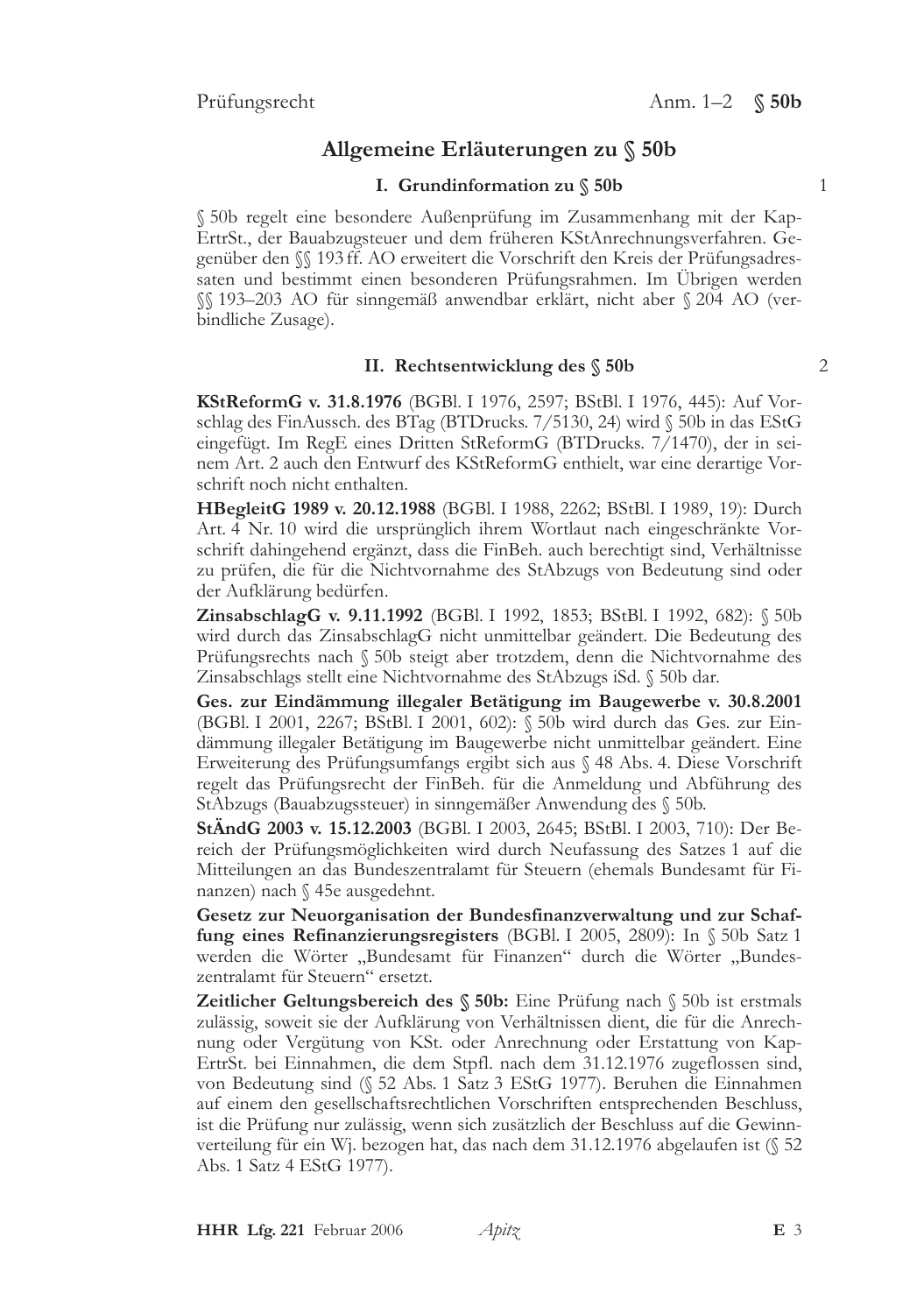Die Prüfung einer Nichtvornahme eines StAbzugs bei Zinsen (Zinsabschlag) ist erstmals ab 1993 zulässig (s. § 43 Anm. 3).

StAbzug auf Bauleistungen ist erstmals zulässig auf Gegenleistungen, die nach dem 31.12.2001 erbracht werden (s. § 48 Anm. 4). Eine Prüfung der Nichtvornahme eines StAbzugs auf Bauleistungen ist ab 1.1.2002 zulässig.

Die Prüfung der Verhältnisse, die für die Mitteilungen an das Bundeszentralamt für Steuern nach § 45e von Bedeutung sind oder der Aufklärung bedürfen, ist erstmals ab 1.1.2004 zulässig (§ 52 Abs. 1 Satz 1 idF des StÄndG 2003).

#### 3

#### III. Bedeutung des § 50b

Die Einführung des § 50b stand im Zusammenhang mit dem durch die KStReform 1977 geschaffenen Anrechnungsverfahren. Die Ausschüttungsbelastung (§ 27 Abs. 1 KStG aF) von 30 vH = 3/7 der dem Anteilseigner zufließenden Einnahmen iSd. § 20 Abs. 1 Nr. 1 und 2 wurde nach § 36 Abs. 2 Nr. 3 aF auf die ESt. des Anteilseigners angerechnet. Über § 31 KStG (§ 49 KStG aF) iVm. § 36 Abs. 2 Nr. 3 aF galt dieses Verfahren auch für anrechnungsberechtigte Körperschaften. Unter gewissen Voraussetzungen war auch eine Vergütung der KSt. zulässig (§ 52 KStG aF iVm. § 36b aF). Seit Abschaffung des Anrechnungsverfahrens hat § 50b nur noch Bedeutung für die KapErtrSt. (§§ 43 Abs. 1, 44a Abs. 1, 44b, 44c).

Erweitertes Prüfungsrecht als Gegenstück zum Anrechnungsverfahren: Für die Anrechnung der KapErtrSt. und früher auch KSt. reicht es aus, dass die einbehaltene KapErtrSt. bzw. KSt. durch eine StBescheinigung nachgewiesen wird. Dieser dem Stpfl. eingeräumten Möglichkeit zur Minderung seiner Steuerlast hat der Gesetzgeber mit § 50b ein Prüfungsrecht gegenübergestellt, das weiter reicht als die Möglichkeiten der allg. Außenprüfung (§§ 193–203 AO). Als Beteiligte am Prüfungsverfahren kommen nicht nur unbeschränkt oder beschränkt stpfl. natürliche oder juristische Personen in Betracht, die anrechnungs-, vergütungs- oder erstattungsberechtigt sind. Betroffen sind vielmehr alle am Verfahren nach § 50b Beteiligten, wie zB alle inländ. Schuldner von kapitalertragstpfl. Erträgen (§ 43), die Zahlstellen beim Zinsabschlag (§ 45a Abs. 2), Kreditinstitute, die für Rechnung des Schuldners Kapitalerträge auszahlen (§ 45a Abs. 3), sog. Sammelantragsteller (§ 45b) sowie Notare, die die erstmalige Veräu-Berung von Dividendenscheinen beurkunden (§ 46 KStG aF; GRAFFE in DANK-MEYER/GILOY, § 50b Rn. 5). Sachlich ist die Prüfungskompetenz eingeschränkt auf die Uberprüfung der tatsächlichen und rechtlichen Verhältnisse der am Verfahren Beteiligten im Zusammenhang mit der Anrechnung oder Vergütung von KSt., der Anrechnung und Erstattung von KapErtrSt., der Nichtvornahme eines StAbzugs sowie der Fertigung von Mitteilungen an das Bundeszentralamt für Steuern nach § 45e.

Steuerabzug bei Bauleistungen: § 48a Abs. 4 regelt das Prüfungsrecht der FinBeh. für die Anmeldung und Abführung des StAbzugs bei Bauleistungen in sinngemäßer Anwendung des § 50b. Der Leistungsempfänger hat den StAbzug selbst zu berechnen und anzumelden. Der Verweis auf § 50b stellt sicher, dass auf Grund des StAbzugsverfahrens mit der Möglichkeit der Anrechnung bzw. Erstattung (§ 48c) keine ungerechtfertigten Steuervorteile erschlichen und die notwendigen Voraussetzungen für einen StAbzug auf Bauleistungen tatsächlich erfüllt werden (vgl. BMF v. 1.11.2001, BStBl. I 2001, 804, und v. 27.12.2002, BStBl. I 2002, 1399).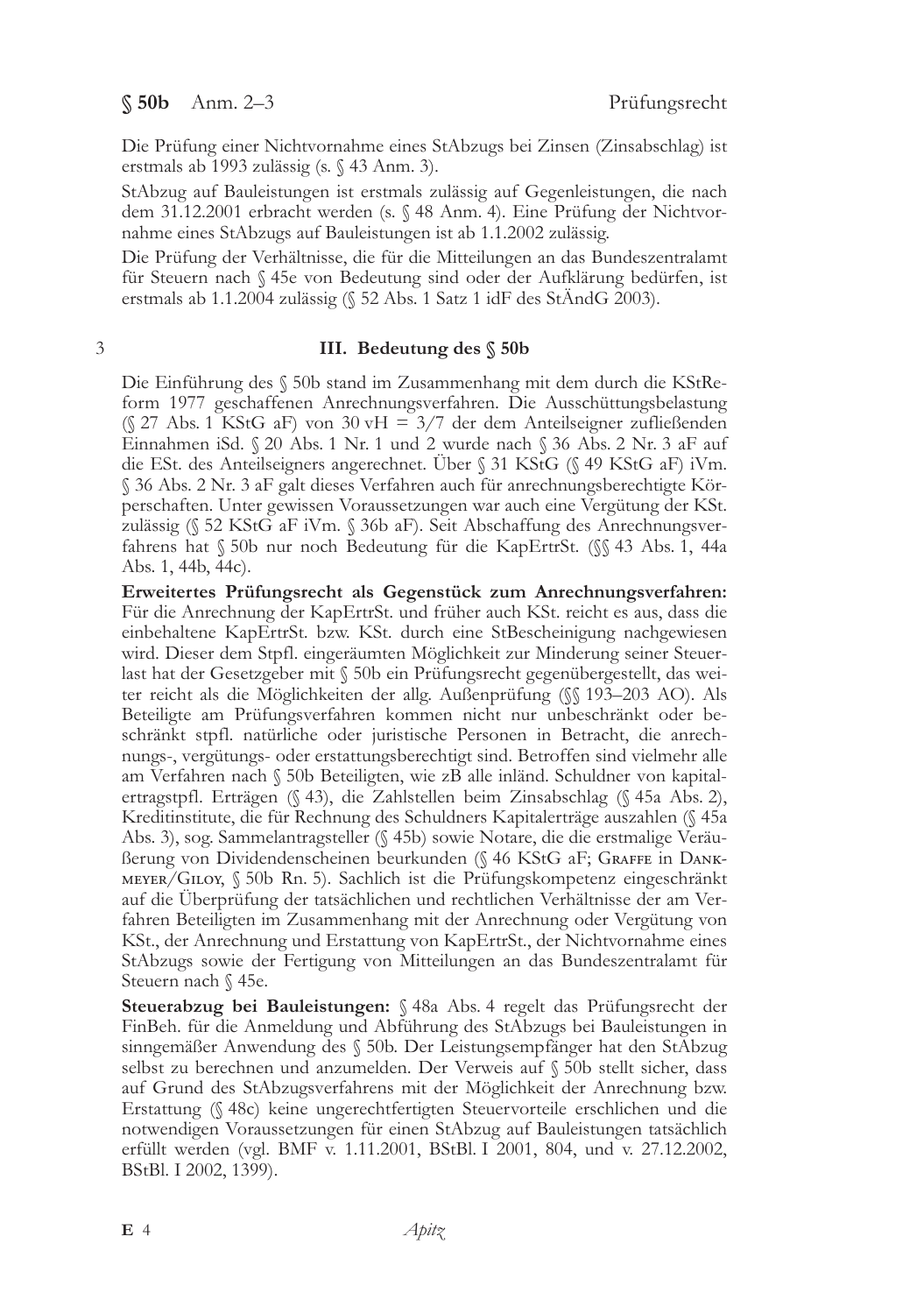Prüfungsrecht

Mitteilungen an das Bundeszentralamt für Steuern gem. § 45e: Die Fin-Beh. haben das Recht auf Überprüfung, ob der Mitteilungspflicht nach § 45e iVm. Zinsinformations VO v. 26.1.2004 (BGBl. I 2004, 128; dazu BMF v. 6.1.2005, BStBl. I 2005, 29) Folge geleistet wird und die Miteilungen dem Grunde und der Höhe nach zutreffend ausgestellt werden.

Prophylaktische Bedeutung: § 50b soll sicherstellen, dass auf Grund des früheren Anrechnungsverfahrens bzw. der Regelungen über den StAbzug bei Zinsen und Bauleistungen sowie den Mitteilungen an das Bundeszentralamt für Steuern nach § 45e keine ungerechtfertigten Steuervorteile erschlichen werden. Von der Möglichkeit des § 50b wird nicht flächendeckend Gebrauch gemacht. Der Vorschrift kommt daher mehr prophylaktische Bedeutung zu. Der Kreis der am Prüfungsverfahren Beteiligten soll durch die Möglichkeit der Prüfung und das damit verbundene Risiko einer Haftung und Nachforderung zur Steuerehrlichkeit angehalten werden.

#### IV. Geltungsbereich des § 50b

Persönlicher Geltungsbereich: Das Prüfungsrecht der FinBeh. nach § 50b betrifft alle Personen, die zur Anrechnung oder Vergütung von KSt., Anrechnung oder Erstattung von KapErtrSt. berechtigt sind, die Anspruch auf Absehen vom StAbzug haben, die Beteiligte am StAbzugsverfahren nach §§48ff. sind und/oder diejenigen, die unmittelbar in das Mitteilungsverfahren nach § 45e eingebunden oder an diesen Verfahren irgendwie beteiligt sind. Betroffen sein können sowohl unbeschränkt und beschränkt stpfl. natürliche als auch über § 31 Abs. 1 Satz 1 KStG juristische Personen, die einem dieser Verfahren unterliegen bzw. daran beteiligt sind.

Sachlicher Geltungsbereich: § 50b ergänzt die Vorschriften der AO über die Durchführung von Außenprüfungen (∬193–203 AO).

#### V. Verhältnis des § 50b zu anderen Vorschriften

Verhältnis zu SS 44b, 45b: Für die Erstattung von KapErtrSt., auch auf Grund von Sammelanträgen, gilt das allgemeine Ermittlungsrecht der FinBeh. Das Prüfungsrecht nach § 50b wird dadurch nicht ersetzt.

Verhältnis zu § 48a Abs. 4: Der Leistungsempfänger hat die Pflicht, den StAbzug auf Bauleistungen selbst zu berechnen und anzumelden. Durch die entsprechende Anwendung des § 50b haben die FinBeh. das Recht auf Uberprüfung der tatsächlichen und rechtlichen Verhältnisse der am Verfahren Beteiligten. Die Prüfung kann sich ua. auf die zutreffende Berechnung des StAbzugs, die Anmeldung, die Abführung, die Abrechnung nach § 48 Abs. 2 sowie die Nichtvornahme eines StAbzugs erstrecken.

**Verhältnis zu**  $\S$  **7, 11 InvStG:**  $\S$  7 Abs. 5 und 6 InvStG sowie  $\S$  11 Abs. 2 InvStG regeln die Erstattung von einbehaltener und abgeführter KapErtrSt. Ein ausdrückliches Recht auf Außenprüfung ist nicht enthalten. Dies ermöglicht erst  $$50<sub>b</sub>$ .

Verhältnis zu § 31 KStG: § 31 Abs. 1 Satz 1 KStG erklärt die Vorschriften des EStG für die Durchführung der Besteuerung einschließlich der Anrechnung, Entrichtung und Vergütung der KSt. für entsprechend anwendbar. Das Prüfungsrecht des § 50b gilt ebenfalls.

5

 $\overline{4}$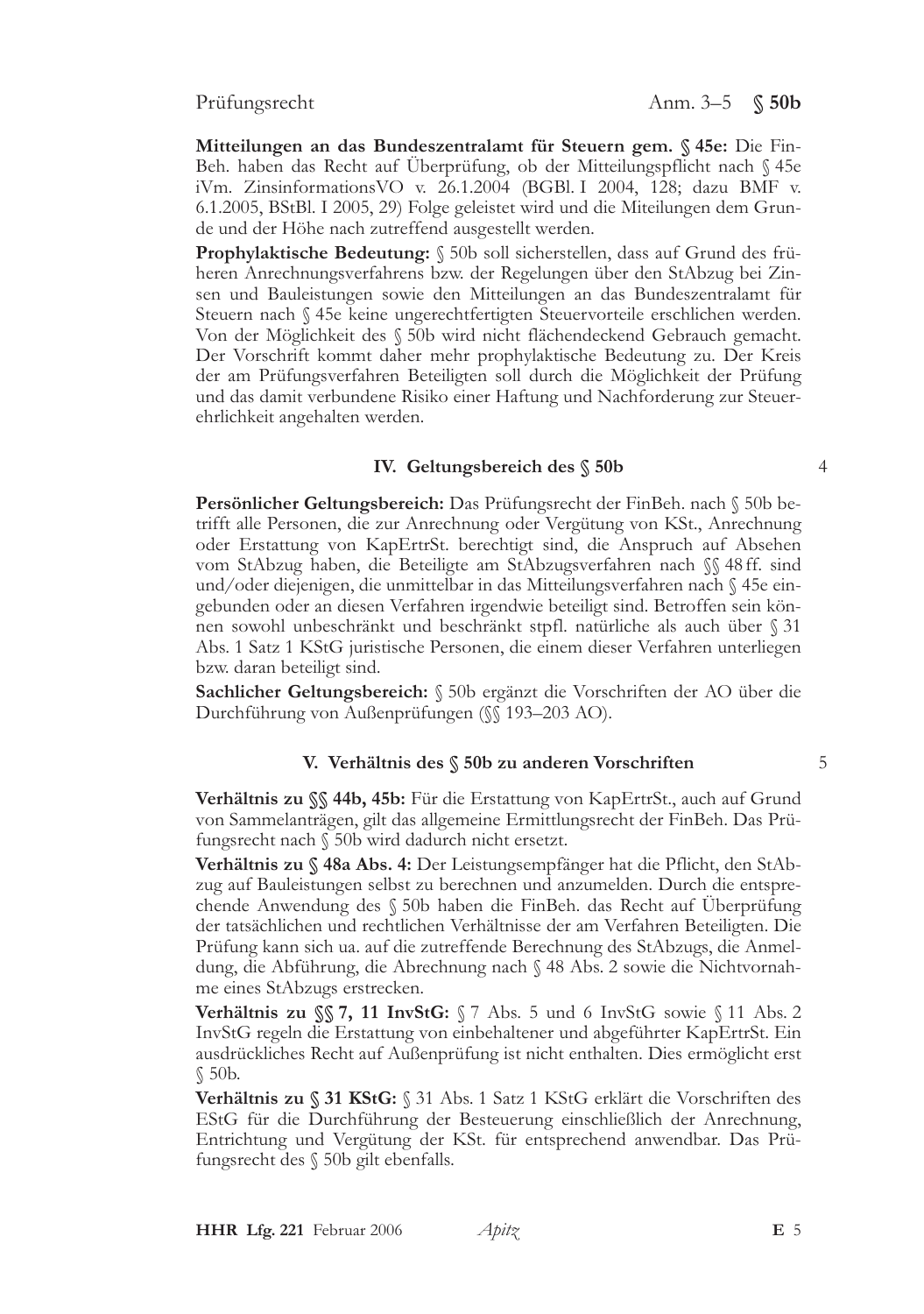§ 50b Anm. 5-7

Verhältnis zu SS 193-203 AO: Die SS 193-203 AO enthalten die allgemeinen Vorschriften für die Durchführung einer Außenprüfung. Gegenüber diesen Vorschriften erweitert § 50b den Kreis der zu prüfenden Personen. Andererseits wird das Feld der zu prüfenden Verhältnisse in § 50b enger abgesteckt als in den Vorschriften der AO. SS 193-203 AO sind nach § 50b Satz 2 sinngemäß anwendbar (vgl. Anm. 18).

# Erläuterungen zu Satz 1: Prüfungsrecht der Finanzbehörden

## I. Prüfungsrecht

### 6 1. Finanzbehörden

Satz 1 gesteht das Prüfungsrecht den FinBeh. zu. Dies sind nach § 6 Abs. 2 AO iVm.  $\frac{1}{3}$  1 und 2 FVG das BMF und die für die FinVerw. zuständigen obersten Landesbehörden als oberste Behörden, Bundesmonopolverwaltung für Branntwein, das Bundeszentralamt für Steuern, Oberfinanzdirektionen, Hauptzollämter, FÄ, besondere LandesFinBeh. als örtliche Behörden, die Familienkassen, die zentrale Stelle iSd. § 81 und die Deutsche Rentenversicherung Knappschaft-Bahn-See/Verwaltungsstelle Cottbus (§ 40a Abs. 6).

Das Prüfungsrecht der FinBeh. im Allgemeinen wird eingeschränkt durch Satz 2, wonach  $\{\$  193–203 AO sinngemäß anzuwenden sind.  $\{$  195 AO regelt, dass nur die zuständige FinBeh. eine Außenprüfung durchführen darf. Diese kann allerdings nach § 195 Satz 2 AO auch andere FinBeh. mit einer entsprechenden Außenprüfung beauftragen. Hinsichtlich einer anderen örtlich zuständigen Fin-Beh. gilt dies uneingeschränkt. Bei einer anderen sachlich zuständigen FinBeh. gilt dies nur dann, wenn diese auch gesetzlich zur Durchführung der Außenprüfung berechtigt ist (zB Bundeszentralamt für Steuern nach § 19 Abs. 3 FVG).

## 7 2. Berechtigung zur Prüfung

Die Berechtigung zur Prüfung hat grundsätzlich nur die örtlich und sachlich zuständige FinBeh.

Die örtliche Zuständigkeit für die Anrechnung von KSt. und/oder Kap-ErtrSt. bei der Veranlagung zur ESt. oder KSt. richtet sich nach § 19 AO (WohnsitzFA) oder § 20 AO (GeschäftsleitungsFA).

Für den Fall, dass sich die Geschäftsleitung nicht im Geltungsbereich der AO befindet oder sich der Ort der Geschäftsleitung nicht feststellen lässt, bestimmt sich die örtliche Zuständigkeit nach § 20 Abs. 2-4 AO.

Die örtliche Zuständigkeit für die Erstattung von KapErtrSt. richtet sich nach § 44b Abs. 2 (zuständig: Bundeszentralamt für Steuern).

Die örtliche Zuständigkeit für die Prüfung nach § 50b iVm. § 48 Abs. 4 bestimmt sich nach §§ 19, 20 AO. Ausnahme: Hat der/das leistende Unternehmer/Unternehmen seinen Wohnsitz (Geschäftsleitung/Sitz) außerhalb des Geltungsbereichs der AO, so ist für die Prüfung nach § 50b das FA zuständig, das örtlich für die Besteuerung der entsprechenden Umsätze nach § 21 Abs. 1 AO zuständig ist  $(\S$  20a AO).

Die sachliche Zuständigkeit der FinBeh. richtet sich, soweit nichts anderes bestimmt ist, nach dem FVG (§ 16 AO). Die FA sind als örtliche Landesbehör-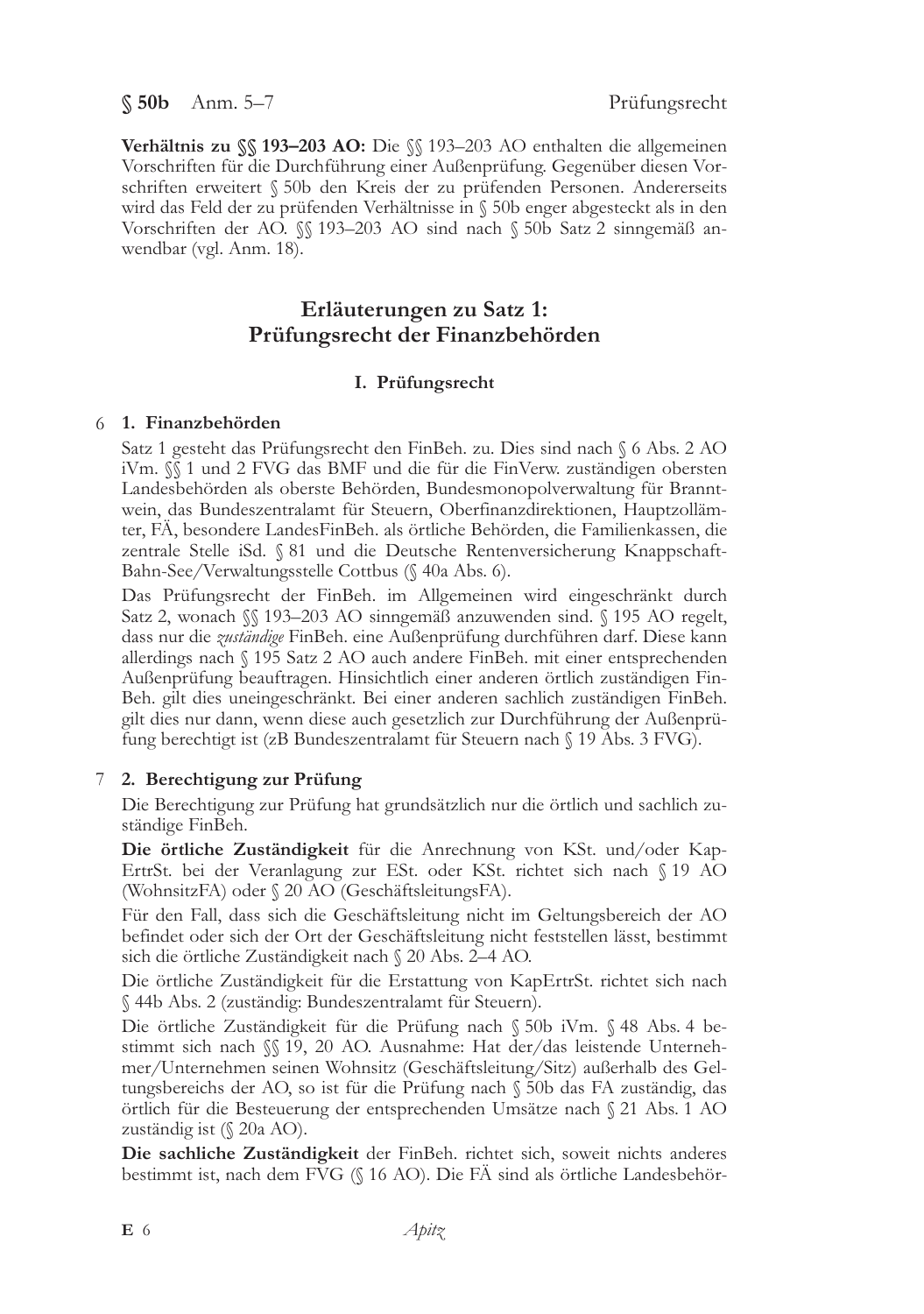#### Prüfungsrecht

den für die Verwaltung der Steuern zuständig, soweit die Verwaltung nicht auf Grund des Art. 108 Abs. 4 Satz 1 GG den BundesFinBeh. übertragen worden ist. Hieraus ergibt sich die sachliche Zuständigkeit sowohl für die Anrechnung oder Vergütung der KSt. bzw. Anrechnung oder Erstattung der KapErtrSt. als auch für den Zinsabschlag und StAbzug von Bauleistungen.

Auf der Grundlage des Art. 108 Abs. 4 Satz 1 GG ist das Bundeszentralamt für Steuern ermächtigt worden, die Erstattung von KapErtrSt. vorzunehmen (§ 44b Abs. 2). Da das Bundeszentralamt für Steuern aufgrund dieses Sonderstatus die sachliche Zuständigkeit besitzt, steht ihm auch das Prüfungsrecht nach § 50b zu.

Die Beauftragung einer Finanzbehörde führt ebenfalls zu der erforderlichen sachlichen Zuständigkeit und zieht das Prüfungsrecht des § 50b nach sich. Das Recht zur Beauftragung einer anderen FinBeh. ergibt sich aus § 195 Satz 2 AO. Dadurch besteht die Möglichkeit, dass das Bundeszentralamt für Steuern ein örtlich zuständiges FA mit der Prüfung beauftragt oder eine Steuerfahndungsstelle (§ 208 Abs. 2 Nr. 1 AO) eingeschaltet wird. Art und Umfang der Prüfung ergeben sich aus einer schriftlich zu erteilenden Prüfungsanordnung (§ 196 AO).

#### II. Umfang des Prüfungsrechts

#### 1. Bedeutsame und aufklärungsbedürftige Verhältnisse

Das Prüfungsrecht erstreckt sich auf bestimmte Verhältnisse im Zusammenhang mit der Anrechnung oder Vergütung von KSt. oder Anrechnung oder Erstattung von KapErtrSt. sowie der Nichtvornahme eines StAbzugs (Zinsabschlag, StAbzug bei Bauleistungen) oder den Mitteilungen an das Bundeszentralamt für Steuern nach § 45e, soweit sie von Bedeutung sind oder der Aufklärung bedürfen.

**Verhältnisse** sind dabei alle tatsächlichen und rechtl. Verhältnisse, die für die StPflicht und für die Besteuerung maßgebend sind (§ 199 Abs. 1 Satz 1 AO). Hierzu rechnen insbesondere Abzugs-, Mitwirkungs-, Auskunfts- und Mitteilungspflichten.

Von Bedeutung sind die Verhältnisse, wenn sie für die Besteuerung iSd. in § 50b benannten Prüfungsfelder erheblich sein können (§ 200 Abs. 1 Satz 1  $AO$ ).

Aufklärungsbedürftig sind Verhältnisse, die nicht klar, sondern ungewiss sind. Eine nähere Erläuterung, worauf sich die Aufklärungsbedürftigkeit erstrecken soll, enthält das Gesetz nicht ausdrücklich. Gemeint sein kann aber nur, dass es sich um aufklärungsbedürftige Verhältnisse in Bezug auf die Anrechnung oder Vergütung von KSt., Anrechnung oder Erstattung von KapErtrSt., Nichtvornahme des StAbzugs oder Mitteilungen an das Bundeszentralamt für Steuern nach § 45e handeln muss.

Das Prüfungsrecht kann sich aus dem Begriff "von Bedeutung" oder "aufklärungsbedürftig" alternativ ergeben. Beide Tatbestandsmerkmale müssen nicht kumulativ vorliegen. Wenn Verhältnisse ungewiss sind und einer Aufklärung bedürfen, werden sie zwangsläufig auch von Bedeutung sein und umgekehrt. Falls die Verhältnisse für die Besteuerung keine Bedeutung hätten, bedürften sie keiner Aufklärung. UE hat daher der Hinweis auf die Verhältnisse, die der Aufklärung bedürfen, nur klarstellenden Charakter.

 $\mathsf{R}$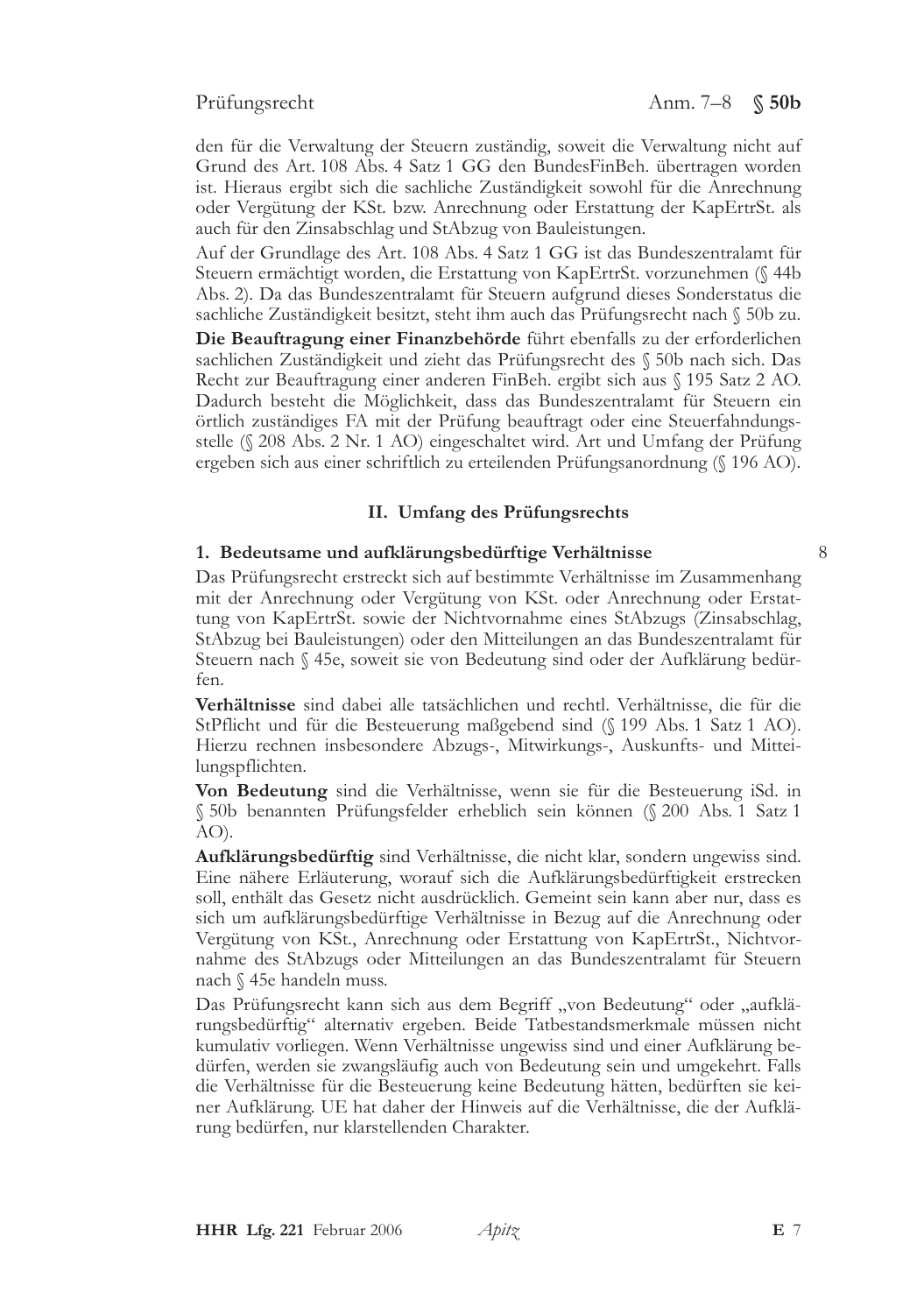## 2. Anrechnung/Vergütung von Körperschaftsteuer

### 9 a) Anrechnung von Körperschaftsteuer

Prüfungsmöglichkeiten ergaben sich aus SS 36 Abs. 2 Nr. 3, 45a EStG aF sowie  $\%$  44, 45, 46 KStG aF. Mit Wegfall des Anrechnungs- und Einführung des Halbeinkünfteverfahrens ist die Problematik für die Zukunft entfallen.

Prüfungsschwerpunkte: Die FinBeh. prüften, ob die für die Anrechnung der KSt. erforderlichen Bescheinigungen zutreffend ausgestellt wurden; dies insbes. bei dem Wechsel der Ausschüttungsbelastung von 36 vH auf 30 vH (§ 27 Abs. 1 KStG aF) sowie dem Wechsel vom Anrechnungs- zum Halbeinkünfteverfahren.

## 10 b) Vergütung von Körperschaftsteuer

Prüfungsmöglichkeiten ergaben sich aus § 36b, 36c, 36d, 35e EStG aF, §§ 49, 52 KStG aF und §§ 38 Abs. 2, 49 KAGG aF. Mit Wegfall des Anrechnungs- und Einführung des Halbeinkünfteverfahrens ist die Problematik für die Zukunft entfallen.

**Prüfungsschwerpunkte:** Die FinBeh. prüften, ob die einzelnen Vergütungsvoraussetzungen tatsächlich gegeben waren bzw. die Ausschlussgründe des § 36b Abs. 5 aF nicht erfüllt wurden.

## 3. Anrechnung/Erstattung von Kapitalertragsteuer

## 11 a) Anrechnung von Kapitalertragsteuer

**Prüfungsmöglichkeiten** ergeben sich aus  $\%$  36 Abs. 2 Nr. 2 und  $\%$  8 Abs. 1, 31 Abs. 1 KStG. § 36 Abs. 2 Nr. 2 regelt die Anrechnung von KapErtrSt. auf die im Veranlagungsverfahren festgesetzte ESt. Für Körperschaften gilt die Regelung sinngemäß ( $\$  8 Abs. 1 und 31 Abs. 1 KStG).

Prüfungsschwerpunkte: Im Rahmen der besonderen Prüfung nach § 50b überprüfen die FinBeh. regelmäßig das Vorliegen der einzelnen Anrechnungsvoraussetzungen. Insbes. geht es dabei um die Frage, ob die Bescheinigungen, die die Anrechnung rechtfertigen, zutreffend erteilt wurden. In diesem Zusammenhang werden auch die entsprechend zu führenden Aufzeichnungen überprüft.

## 12 b) Erstattung von Kapitalertragsteuer

Prüfungsmöglichkeiten ergeben sich aus  $\S$  44b, 45, 45b, 45c EStG,  $\S$  7 InvStG.

Prüfungsschwerpunkte: Im Rahmen der besonderen Prüfung nach § 50b überprüfen die FinBeh. regelmäßig das Vorliegen der einzelnen Erstattungsvoraussetzungen. Des Weiteren prüfen die FinBeh. gerade bei Sammelerstattungsanträgen auch die Unterlagen, von deren Existenz und Aufbewahrung mittels Auflage (§ 45b Abs. 1) die Erstattung von KapErtrSt. abhängig gemacht wird (RAMACKERS in  $L/B/P$ ,  $$50b$  Rn. 7).

## 13 4. Nichtvornahme des Steuerabzugs

Prüfungsmöglichkeiten ergeben sich aus §§ 44a, 48a Abs. 4 EStG.

▶ § 44a regelt die Ausnahmen vom KapErtrStAbzug in Fällen der Freistellung (Freistellungsauftrag und NV-Bescheinigung; § 44a Anm. 1) sowie bei bestimmten stbefreiten Körperschaften. Der zum StAbzug Verpflichtete ist zur Aufbe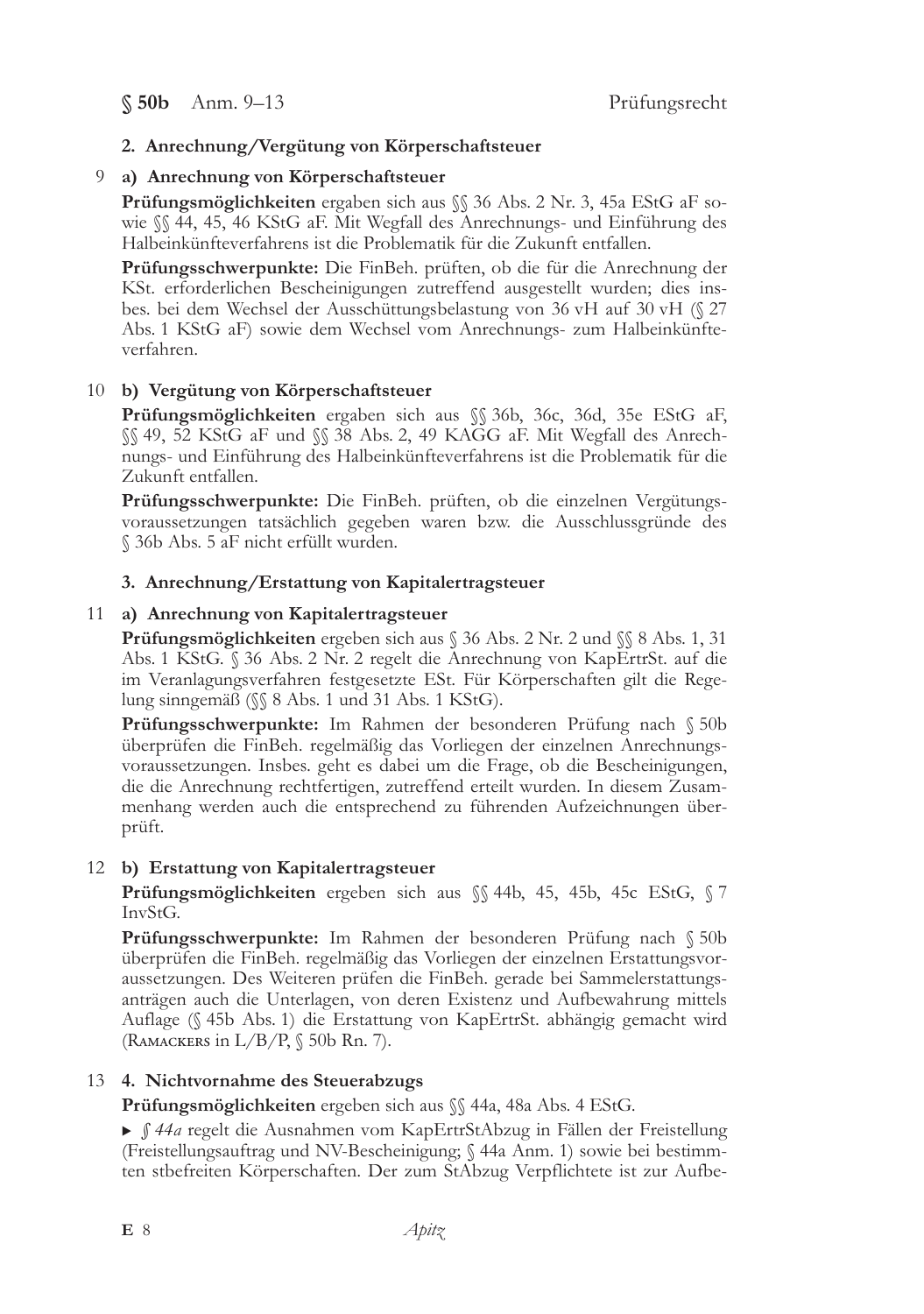wahrung der Freistellungsaufträge verpflichtet. Des Weiteren hat der Verpflichtete in seinen Unterlagen das FA, das die Bescheinigung erteilt hat, den Tag der Ausstellung der Bescheinigung und die in der Bescheinigung angegebene Steuerund Listennummer zu vermerken.

Den Sonderfall der Abstandnahme bei von der KSt. befreiten Gläubigern regelt § 44a Abs. 4. Die Aufbewahrungs- und Aufzeichnungspflichten des § 44a Abs. 3 gelten entsprechend (§ 44a Abs. 4 Satz 4).

▶ § 48a Abs. 4 erklärt § 50b für den Bereich des StAbzugs bei Bauleistungen ausdrücklich für entsprechend anwendbar.

• ff 11 InvStG: Die von Kapitalerträgen des inländ. Investmentvermögens einbehaltene und abgeführte KapErtrSt. wird auf Antrag an die Depotbank erstattet, soweit nicht nach § 44a vom StAbzug Abstand zu nehmen ist; dies gilt auch für den als Zuschlag zur KapErtrSt. einbehaltenen und abgeführten Solidaritätszuschlag.

Prüfungsschwerpunkte: Im Rahmen der besonderen Prüfung nach § 50b unterziehen die FinBeh. das Vorliegen der einzelnen Voraussetzungen, von denen die jeweilige Vorschrift das Absehen vom StAbzug abhängig macht, einer Kontrolle. Des Weiteren werden sie bzgl. der KapErtrSt. regelmäßig die Aufzeichnungen iSd. § 44a Abs. 3 und Abs. 4 Satz 4 kontrollieren und sich die aufzubewahrenden NV-Bescheinigungen sowie Freistellungsaufträge vorlegen lassen. Eine Prüfung der StAbzugs bei Bauleistungen wird sich ua. auf die zutreffende Berechnung des StAbzugs, die Anmeldung, die Abführung, die Abrechnung nach § 48 Abs. 2 sowie die Nichtvornahme eines StAbzugs erstrecken.

### 5. Mitteilung an das Bundeszentralamt für Steuern nach § 45e

Prüfungsmöglichkeiten ergeben sich unmittelbar aus der Bezugnahme auf § 45e iVm. der Zinsinformations VO (BGBl. I 2004, 128; dazu BMF v. 6.1.2005, BStBl. I 2005, 29). Betroffen sind Zinserträge über die Grenze.

Prüfungsschwerpunkte sind die zu fertigenden Mitteilungen über die Zinserträge an das Bundeszentralamt für Steuern sowohl dem Grunde als auch der Höhe nach.

## III. Am Verfahren Beteiligte

#### 1. Begriff "Verfahren"

Der Begriff "Verfahren" wird in § 50b nicht näher definiert. Es können daher nur die allgemeinen Grundsätze des § 78 AO herangezogen werden. Unter Verfahren ist dann die nach außen wirkende Tätigkeit der FinBeh. zu verstehen, die auf die Prüfung der Voraussetzungen, auf die Vorbereitung und auf den Erlass eines Verwaltungsakts gerichtet ist (TIPKE/KRUSE, § 78 AO Rn. 2).

Im Rahmen des § 50b muss es sich um Verfahren handeln, die

- die Anrechnung/Vergütung von KSt.,
- die Anrechnung/Erstattung von KapErtrSt.,
- die Nichtvornahme eines StAbzugs (einschl. StAbzugs bei Bauleistungen),

- Mitteilungen an das Bundeszentralamt für Steuern nach § 45e betreffen.

 $14$ 

 $15$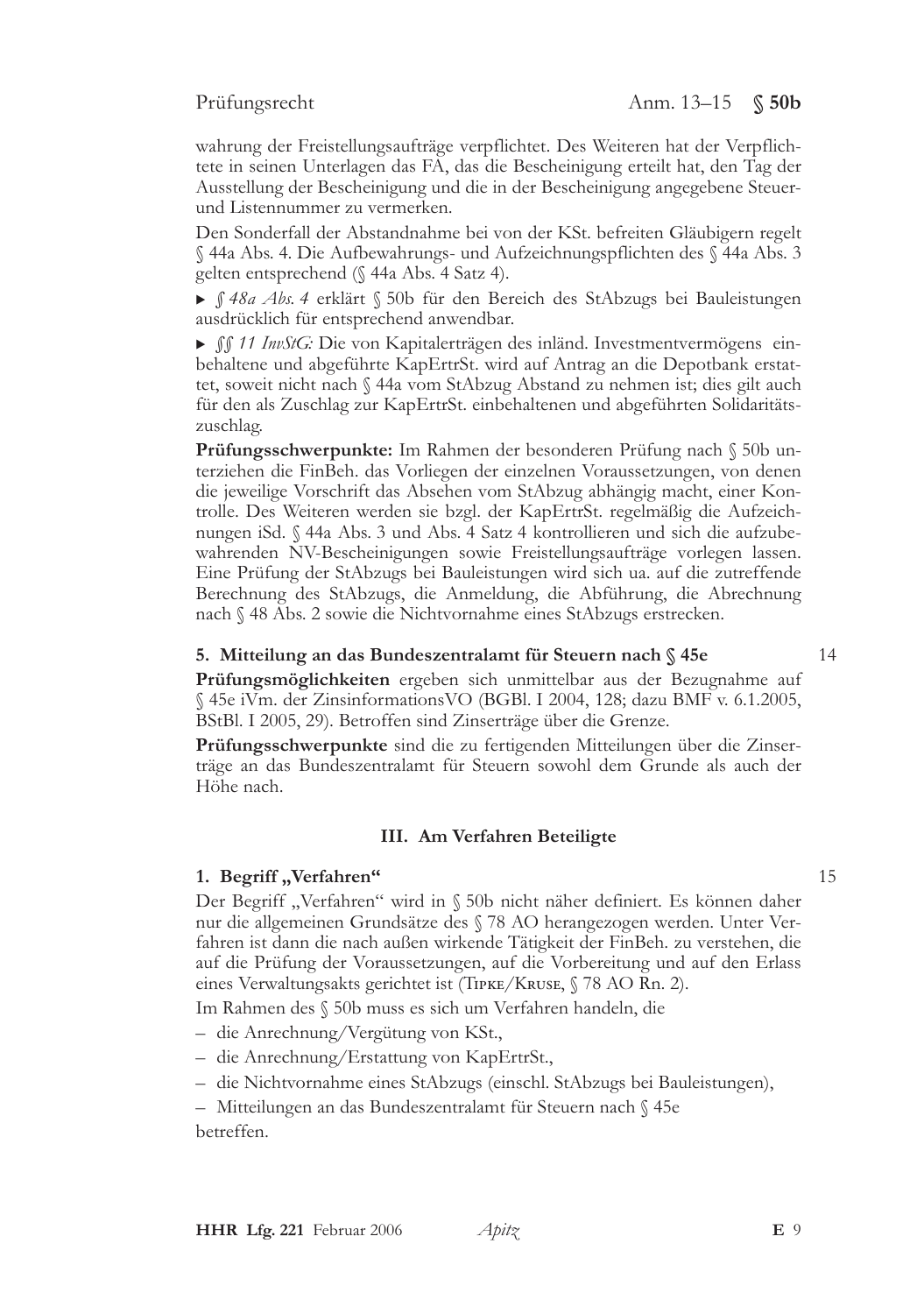$$50b$  Anm. 16-17

## 16 2. Beteiligte

Der Begriff des "am Verfahren Beteiligten" entspricht nicht dem des § 78 AO. Das Gesetz verwendet insoweit nicht eindeutig den Begriff "Beteiligter" sondern "am Verfahren Beteiligten". § 50b bedient sich nicht dieser präzisen Ausdrucksweise, sondern belässt es bei der unbestimmten Formulierung "am Verfahren Beteiligte". Damit sind dann alle Personen gemeint, die unmittelbar oder auch nur mittelbar an einem Verfahren iSd. § 50b beteiligt sind (Выймісн/UEL-NER, § 50b Rn. 1 u. 23). Zu diesem Personenkreis gehören dann auch die Aussteller von Bescheinigungen, die für die Anrechnung von KSt. und KapErtrSt. von Bedeutung sind (BTDrucks. 7/5310, 24). Es gilt danach in diesem Zusammenhang der Begriff "Stpfl." iSd. § 33 AO (aA TIPKE/KRUSE, § 33 AO Rn. 3 f.). Das Prüfungsrecht der FinBeh. nach § 50b betrifft alle Personen, die zur Anrechnung/Vergütung von KSt., Anrechnung/Erstattung von KapErtrSt., Nichtvornahme eines StAbzugs oder Mitteilungen an das Bundeszentralamt für Steuern nach § 45e berechtigt oder an diesen Verfahren irgendwie beteiligt sind. Damit kommt die Definition des § 33 AO dem Begriff "am Verfahren Beteiligten" iSd. § 50b am nächsten.

Anrechnung von Körperschaftsteuer und/oder Kapitalertragsteuer: Beteiligte am Verfahren iSd. § 50b sind der Anteilseigner/Gläubiger der KapErtrSt. bzw. allgemein die Aussteller von StBescheinigungen (RAMACKERS in L/B/P, § 50b Rn. 5). Hierbei kann es sich zB um inländ. Kreditinstitute, inländ. Notare, Anrechnungskörperschaften usw. (§ 45a; §§ 44, 45, 46 KStG aF; § 7 InvStG) handeln.

Vergütung von Körperschaftsteuer: Beteiligte am Verfahren iSd. § 50b sind die Anteilseigner in allen Verfahren nach SS 36b-36e EStG aF, SS 49, 52 KStG aF und § 39a KAGG aF, die jeweiligen Sammelantragsteller iSd. §§ 36c und 36d aF (zB inländ. Kreditinstitute für ihre Depotkunden, KapGes. für Belegschaftsaktionäre, Wirtschaftsgenossenschaften für ihre Mitglieder) sowie die Aussteller von StBescheinigungen (§ 44, 45, 46 KStG aF; § 38b, 39a KAGG aF, § 18 AuslInvestmentG).

Erstattung von Kapitalertragsteuer: Beteiligte am Verfahren iSd. § 50b sind die Anteilseigner/Gläubiger der KapErtrSt. als Erstattungsberechtigte nach §§ 44b, §§ 7, 11 InvStG, die jeweiligen Sammelantragsteller iSd. § 45b Abs. 1 und § 44b Abs. 2 und 3 sowie die Aussteller von StBescheinigungen nach § 44b Abs. 1 Satz 2 iVm. § 45a.

Nichtvornahme des Steuerabzugs: Beteiligte am Verfahren iSd. § 50b sind bzgl. der KapErtrSt. die Anteilsteilseigner/Gläubiger als Inhaber des Anspruchs auf Absehen vom StAbzug nach ∬ 44a, 43 Abs. 2 und 50d Abs. 2 (Rамаскекs in L/B/P, § 50b Rn. 8) sowie die Schuldner der KapErtrSt. oder die auszahlenden Stellen (§ 45a Abs. 2). Beteiligte am Verfahren iSd. § 50b bzgl. des StAbzugs bei Bauleistungen sind Leistender und Leistungsempfänger der Bauleistung.

## 17 3. Prüfungszeitpunkt

Keine besondere zeitliche Begrenzung: § 50b enthält keine Aussage über den Zeitpunkt der Prüfung. Auch Satz 2 (sinngemäße Anwendung der §§ 193-203 AO) bringt keine Klärung. Es liegt damit im pflichtgemäßen Ermessen (§ 5 AO) der FinBeh., ob und wann eine Prüfung nach § 50b durchgeführt wird (RA-MACKERS in L/B/P,  $\S$  50b Rn. 9). Die Prüfung kann dabei sowohl vor als auch nach Veranlagung der Stpfl., vor bzw. nach der Gewährung der KStVergütung